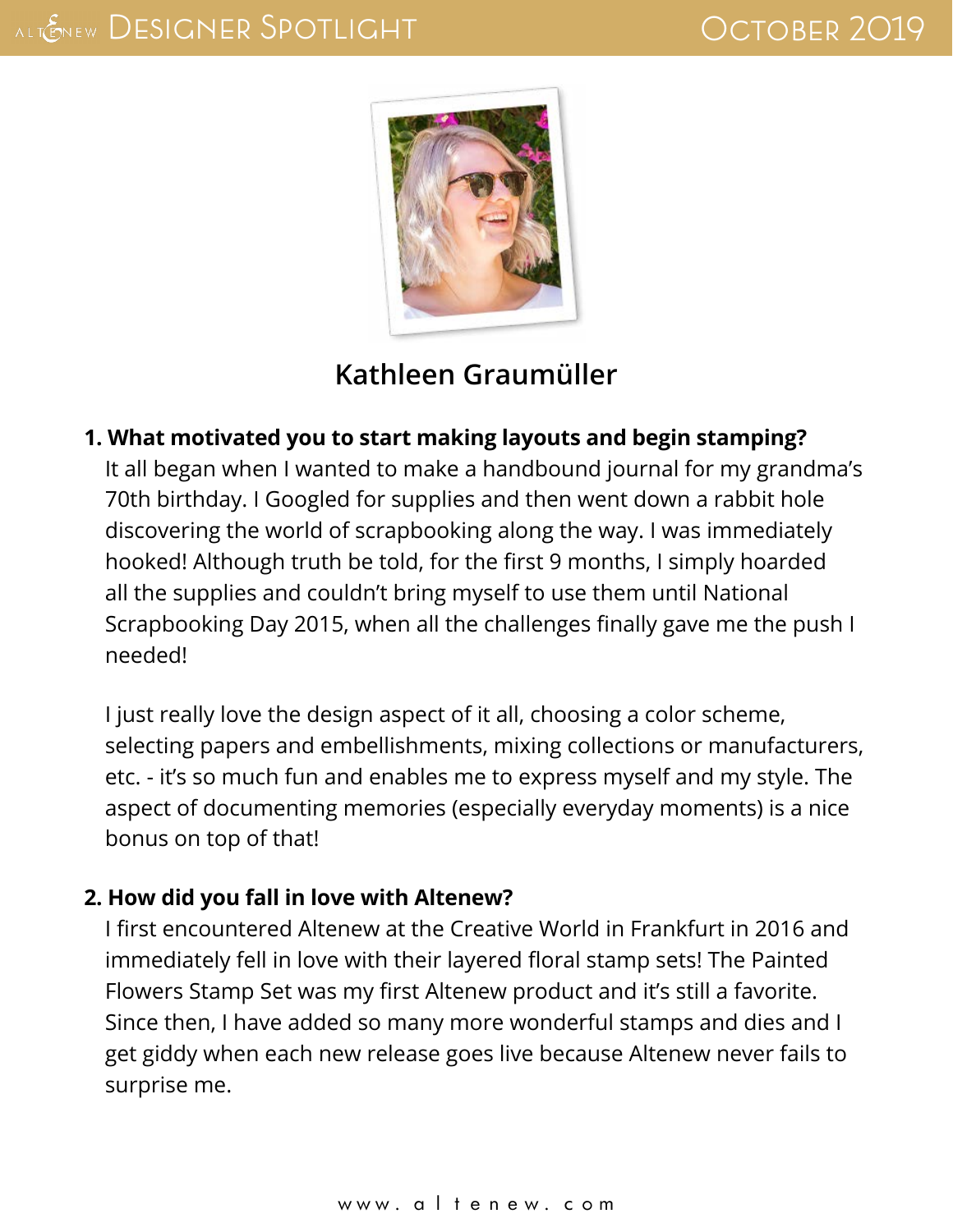**3. We absolutely love how you play with the color combination, design, and pattern on your layouts! Do you have a favorite technique to do? Please share some tips with us!**

I often choose a color scheme that works with my photo when I start a project and then select my papers and embellishments accordingly. This makes the design process a lot easier because it limits my choice and it helps give the project a coherent look.

Another thing I really like to do is creating little clusters of embellishments - in my case, they usually include florals - and adding dimension by using foam adhesives.

#### **4. Do you have a specific style that you are comfortable with or like to stick to?**

I guess my go-tos when creating layouts are white space and layering. I tend to go towards a clean and simple(ish) style with a touch of feminine/ whimsical (although, I always have a hard time naming my style). But I also really like to switch things up every once in awhile, trying new techniques or using a different color scheme.

## **5. Can you share a favorite layout or project that you made previously using Altenew products?**

I have two favorites: a [layout](http://www.scatteredconfetti.com/2019/03/buildaflower-dahlia-altenew/) and a [set of cards.](http://www.scatteredconfetti.com/2018/11/altenew-november-stencil-ink-spray-release-bloghop/) They both show my style really well, with the white space and the graphic elements mixed with florals and I used my favorite colors on them! Besides, they both feature some of my all-time favorite Altenew stamps and dies, like the Rose Flurries 3D Die Set and the Beautiful Day Stamp and Die Set!

## **6. This is just for fun! If you can choose only three crafting supplies for the rest of your life, what would you choose?**

White cardstock, anything floral, patterned paper - assuming that tools and adhesives are basics I can always have. ;)